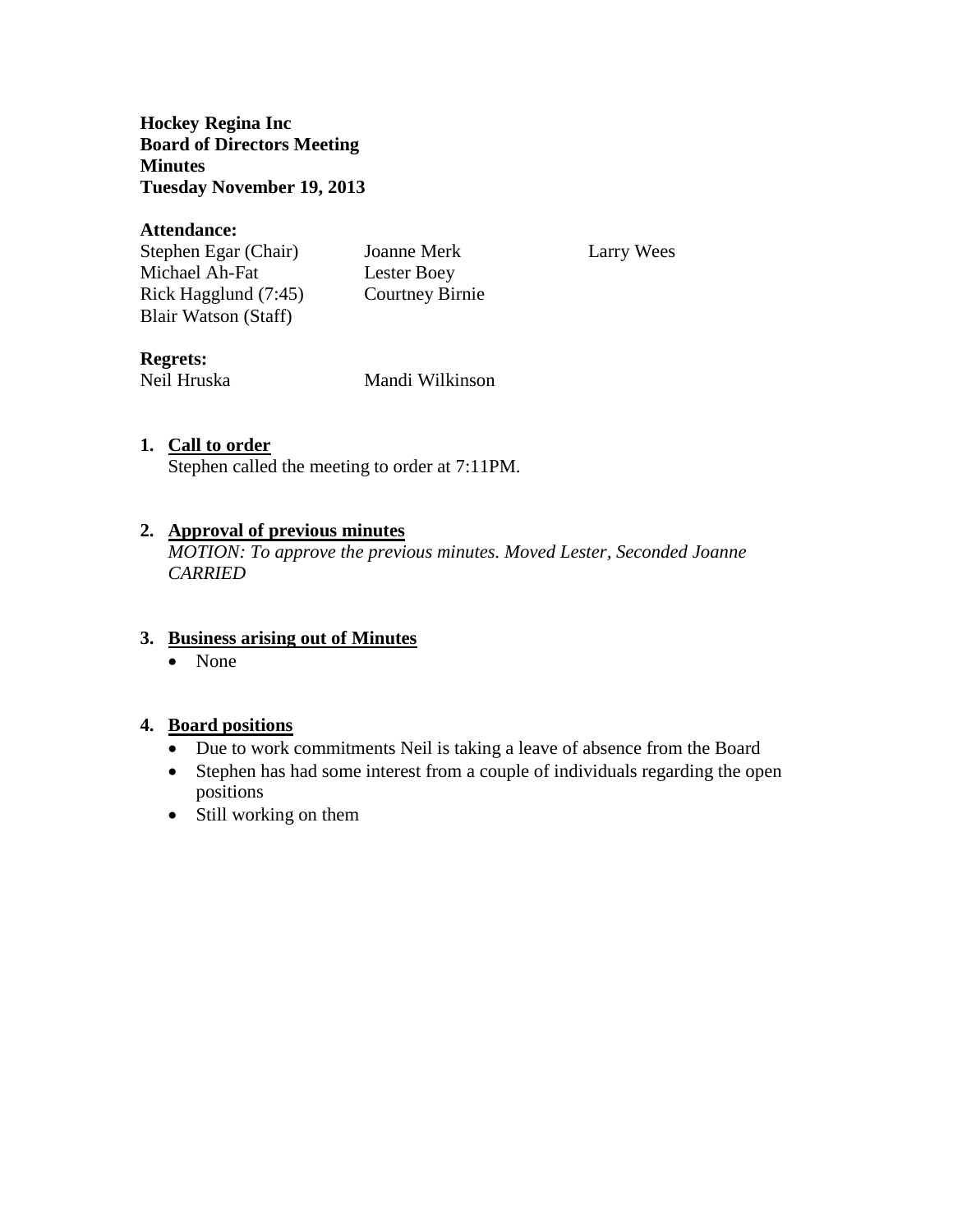# **5. Player releases**

- A player is looking to get a release to go play in Weyburn at the B1 level
- He moved back to the City after B2 evaluations were completed.
- He has applied to SHA for a concession
- He is looking for HRI to support his concession request

*MOTION: That the HRI Board support the concession Moved Joanne, Seconded Michael DEFEATED*

# **6. Practice times**

- People need to understand that there are limited amount of times Novice/Atom teams can practice. We receive pushback when they practice after 8:00PM at night.
- We have ice until 10:00-10:30PM during the week that are used predominately by Midget and Bantam. Note both Midget AAA teams practice exclusively at 4:30
- Discussion on the idea of switching some 4:30 practices to 7:00AM
- Stephen to draft something to include in the next newsletter asking for feedback.

# **7. Referee system revisited**

 Larry and Blair to meet with RHOA regarding the current system and the upcoming implementation

# **8. Red Cross Bullying update**

- The feedback from the coaches/teams has been positive
- The Red Cross personnel that has been doing the presentations is moving so there is a potential void.
- Discussion on where we go from here in the upcoming year. Whether we expand to lower levels

### **9. Strategic plan checkup**

- Went over the strategic plan with respect to the progress in the plan
	- o Coaching mentorship up and running
	- o Officiating need to work on service agreement
	- o Volunteer hours need to work on improving
	- o Communication positive feedback on the initial newsletter. Second issue before Xmas

### **10. Directors reports**

Initiation – Nothing

Novice – - nothing major. Moved one player to another team